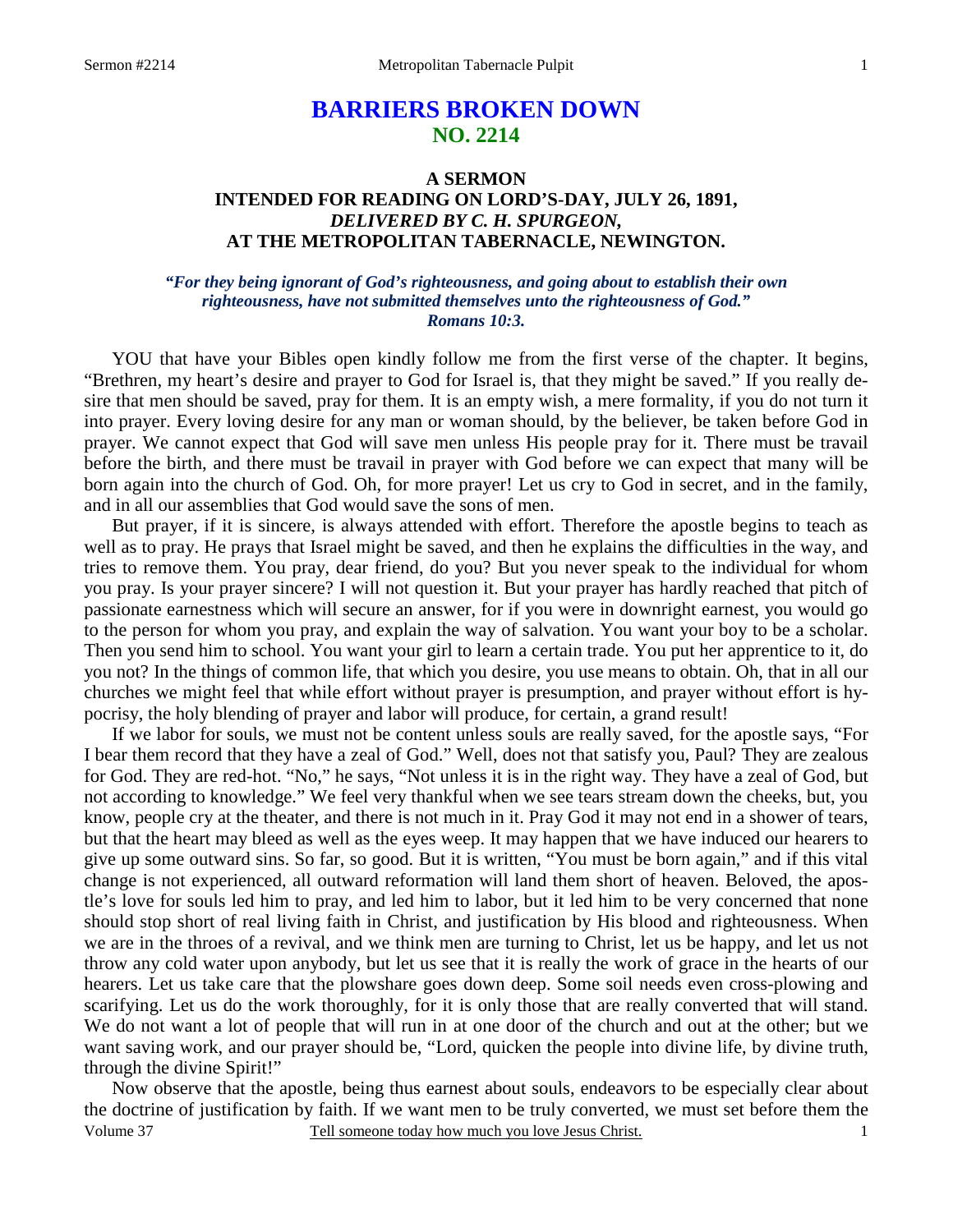plan of salvation very clearly and distinctly. I meet with hundreds of persons who have had some kind of work upon their hearts, but they tell me that they walk in a mist. They have not quite understood it. They felt that they were on the rock, but they were not quite sure what the rock really was. It is a good thing that our zeal for God should be according to knowledge that we know what we believe, and why we believe it, and know that we are saved, and how we are saved, and why we are saved, for if there is a mistake here, it may be fatal. Martin Luther, who, as we all know, continually preached the doctrine of justification by faith, said one day, that he felt half inclined to take the Bible, and bang it about the people's heads, for they seemed as if they would not get a hold of the doctrine that we are saved by faith in Jesus Christ, and by that alone. I suspect that knocking people's heads about with the Bible would not effect any very great result; but that was Martin Luther's way of putting it. Keep hammering away on that nail, "Believe, believe, believe on the Lord Jesus Christ, and you shall be saved." Well, now, that was the particular battleground of Luther's day, so that he said, "The doctrine of justification by faith is the article of a standing or a falling church." If a church holds and preaches that, it is a church of Christ, notwithstanding many blunders. But, whatever it may preach, if it does not preach *that,* it is to be questioned whether it is not a fallen church, a church that has lost its true position.

 The fight today is the same as in Luther's day. The words have changed, and men make other pretenses, but the fight all along the line is still this—Are we saved by our own merits, or by the merits of another? Are we righteous through what we do, or are we righteous through what Christ has done? Is sin put away by tears and repentances, or is sin washed away by the precious blood of Christ and by that alone? Beloved, I trust that our pulpit will never give an uncertain sound upon this matter.

 In our discourse we shall endeavor to show you that, while there are two righteousnesses, our own righteousness and the righteousness of God, there will always be, as there has always been, a conflict between the two. Men will choose their own righteousness, and they will not submit themselves to the righteousness of God.

 You that are fellow workers for Christ will be especially interested in this text, for it sets forth three difficulties in the way of a man's salvation. The first is, *ignorance,* "They being ignorant of God's righteousness." The next is, *self-will,* "And going about to establish their own righteousness." And the third is, *flat rebellion;* "Have not submitted themselves unto the righteousness of God."

**I.** Well, now, our first difficulty is with IGNORANCE.

"Ignorance is the mother of devotion," according to the Church of Rome. "Ignorance is the mother of error," according to the Word of God. We love the spread of knowledge, although there is knowledge which it were better not to know, as there is a philosophy that is nothing but vain deceit, and not true wisdom. What we want our fellow men to possess is spiritual knowledge. Especially do we desire that they may have, first and chiefly, knowledge with regard to God's righteousness, for the difficulty is that *men do not know what that righteousness is which God requires*.

 Do you want to be saved by your own righteousness? Do you know what kind of righteousness it must be? To be accepted, it must be perfect. That is to say, if you have committed but one sin, you have stained your character in the sight of God, and your hope of perfect righteousness is gone. God's law requires obedience, from the first moment that the creature understands that law, as long as that creature lives. Mark what it requires of you, "You shall love the Lord your God with all your heart, and with all your soul, and with all your strength, and with all your mind." Have you done that? "And your neighbor as yourself." Have you done that? Why, there is not one of us who has done it. If we had kept the law of God completely, from the first command to the last, from the first day until now, even that would not save us, for, if there were to be one sinful word or deed during the rest of life, it would spoil the whole, and God could not accept our righteousness.

 When a man commits one sin, he is guilty of disobedience to all the commands of God, for "he that offends in one point is guilty of all." Here is a chain containing twenty links. If I break one of them I have broken the chain. True, there are nineteen perfect links, but if number twenty is snapped, down goes the cage over the mouth of the mine, and the miners are killed. Suppose that I should be required to produce a perfect vase of alabaster, or clear crystal, as a present to the Queen. But my maid has chipped it just a little. What is to be done? I may possibly find somebody to use some patent cement, and fasten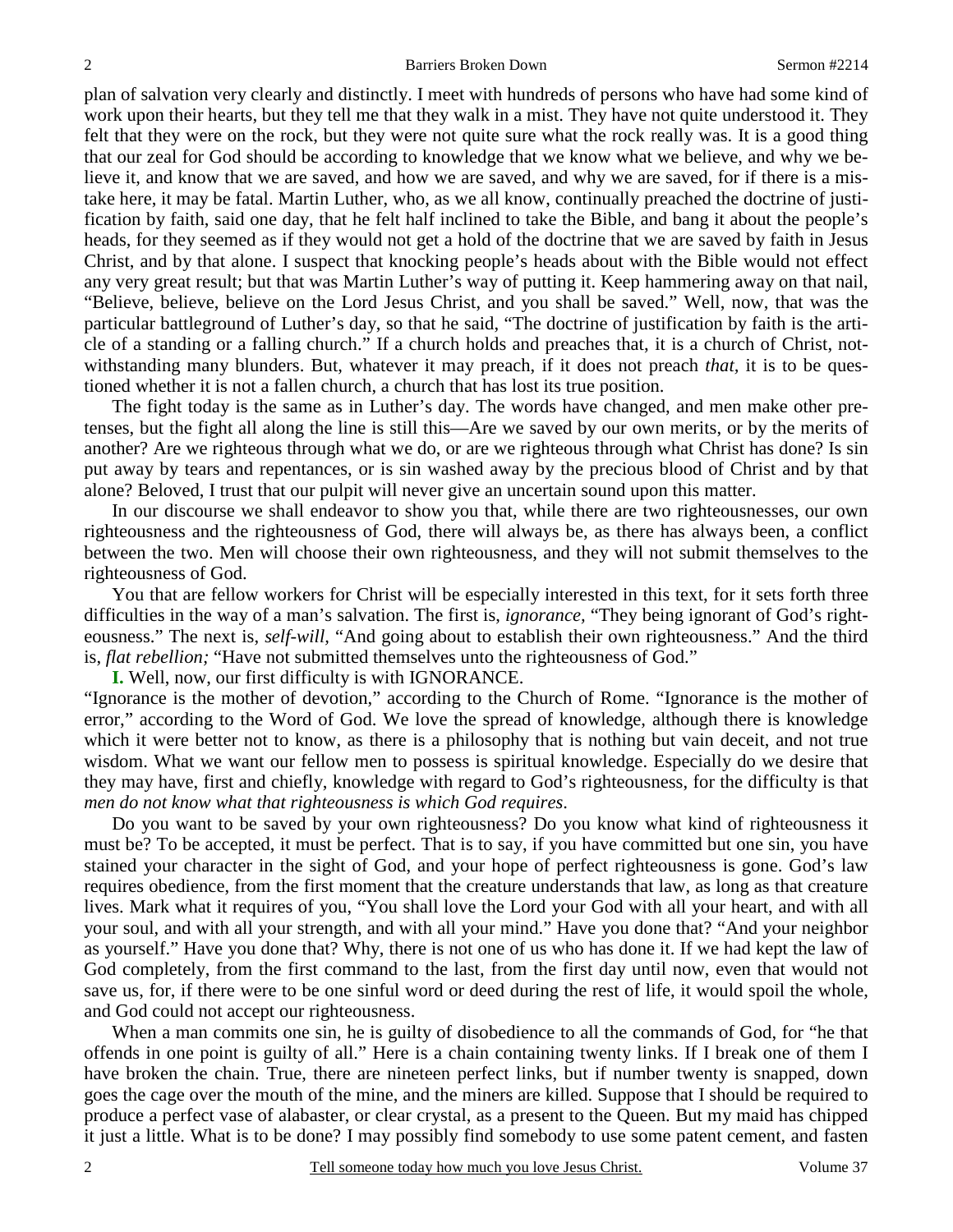#### Sermon #2214 Barriers Broken Down 3

the little pieces in their places, but when all is done, it is chipped; it is not perfect, and if it must be perfect before royalty can accept it, I must get another vase, for this one will not do.

 Now, dear friend, while I am talking to you about a chip here and a chip there in your life, I am sure you must be saying, "Do not talk so, sir. Why, some of us have not only got chipped, but we are smashed right up. And as to broken links, why, we have fairly melted the chain; there is not a link left. We have nothing, absolutely nothing that we can bring before God." I am glad to hear it. If you are lost, you are the very ones Christ came to save, and if you have no righteousness of your own, you have got to the halfway house of salvation. When you strip a man, you are partly on the way to clothing him. When a man is changing his old clothes for better, he must get the old ones off first. Oh, how glad I am to meet with a real sinner! There are many sham sinners about. I saw, one day, in Italy, a fellow sticking out his arm, with an awful sore, and he begged of me. As I suspected that he had manufactured that sore with a little sulfuric acid, or by some such process, I did not feel the least pity for him. We have lots of people who come confessing their sins; "Oh, yes, we are sinners; we are sinners." They do not mean it; they are only sham sinners. A real sinner, one who feels his guilt, is a "sacred thing," as Hart says, "the Holy Spirit has made him so." He is an empty vessel that God is going to fill. He is a broken heart that God is going to make new. But here is our trouble, that the mass of people are not aware how perfect, how complete, any righteousness must be, before God can accept it.

 The next difficulty is, that *men do not know that God has provided a righteousness* for all believers. For every soul of Adam born, who will believe in Christ, there is a perfect righteousness; not ours, but God's. God came here in human form, not bound to be obedient, but "being found in fashion as a man, He became obedient"; obedient to His own law, and fulfilled every jot and tittle of it. He was "obedient unto death, even the death of the cross." And His obedience is ours, if we believe. God looks at us as if we had done what His Son has done. Christ died, and rose again, and God regards us as having died in Him, and reckons that we are risen with Him, and now live in Him. Our righteousness is the righteousness of another, even of the Son of God—a perfect righteousness, a divine righteousness, an everlasting righteousness. In the Book of Daniel it is written that Messiah, the Prince, should "finish the transgression, make an end of sins, make reconciliation for iniquity, and bring in everlasting righteousness." He was "made sin for us, who knew no sin, that we might be made the righteousness of God in Him."

 Alas! How many there are who do not know that God justifies the ungodly; that sinners can be regarded as just, through what Christ has done and suffered; and that, believing in the precious Christ whom God has set forth to be a propitiation, the vilest are fair to look upon in God's esteem, and the faroff ones are made near by the blood of Christ! Oh, I wish that men knew it! I have sometimes thought that if they did but know it, if they did but really hear the gospel, they must believe it. You that preach Christ in the streets, go on preaching Him. I saw a man preaching, the other day, with no creature but one dog to listen to him, and I really thought that he might as well have gone home. But I met with a story yesterday which I know to be true, and it showed me that I was making a mistake. There was a woman who for years had been in such dreadful despair that she would not even hear to the gospel. She came to be very ill, and she said to one that called upon her, "You sent a man to preach under my window three months ago, and I got a blessing." "No," the friend said, "I never sent anybody to preach under your window." "Oh," she said, "I think you did, for he came and preached, and my maid said that there was nobody listening to him. I did not want to hear him, but as he made so much noise, my maid shut the window, and I lay down in bed; but the man shouted so, that I was obliged to hear him, and I thank God I did, for I heard the gospel, and I found Christ. Did you not send him?" "No," said the good man, "I did not." "Well," she said, "then God did. There was nobody in the street listening to him, but I heard the gospel, and I got out of my despair, and I found the Savior, and I am prepared to die." Fire away, brethren! You do not know where your shot will strike, but "there's a billet for every bullet." I believe that there is some soul whom God means to bless whenever we preach the gospel, depending upon His grace. But the mass of mankind are ignorant of the righteousness which God requires, and ignorant of the righteousness which God has provided.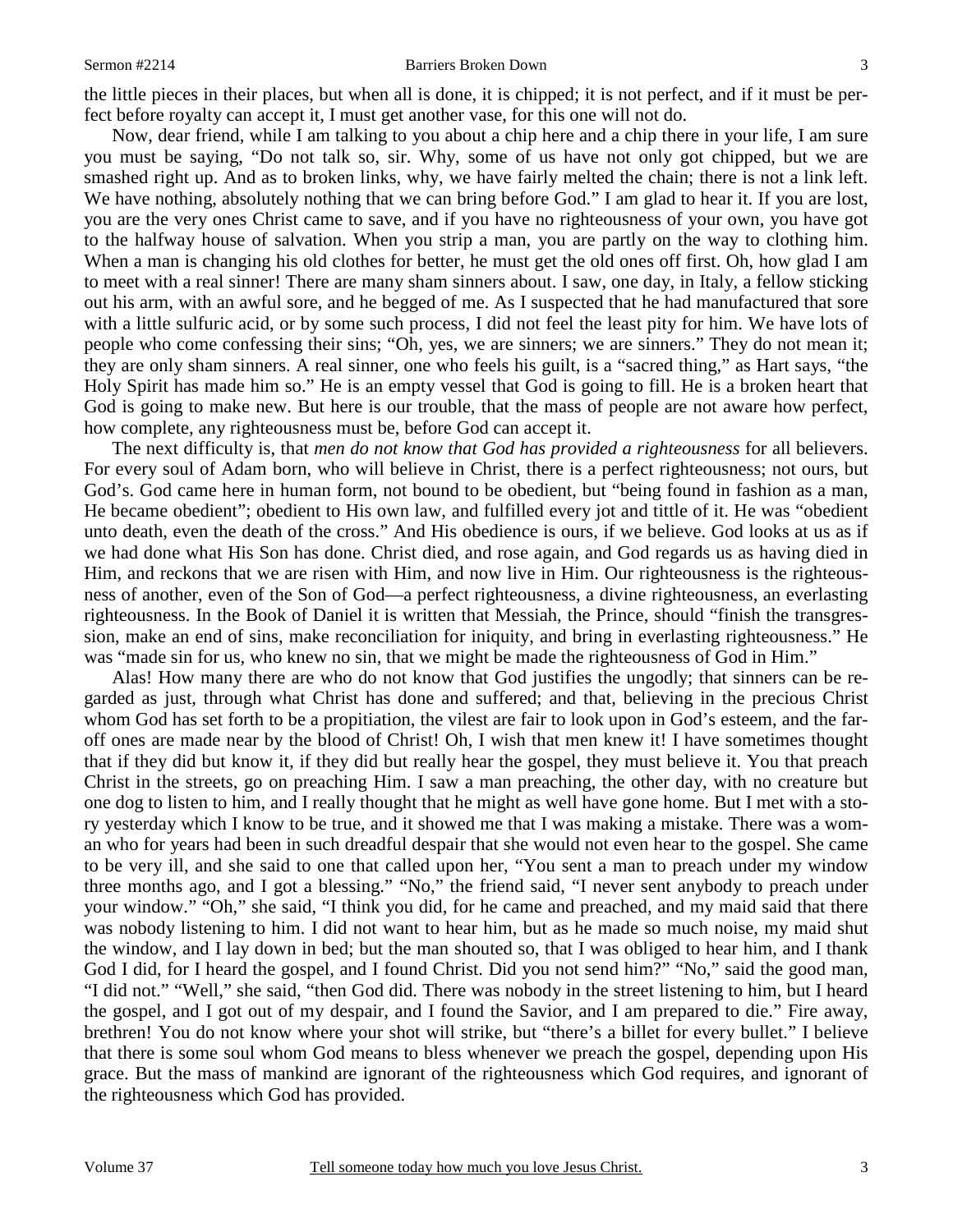Many *are ignorant as to how they are to receive this righteousness*. If there is such a righteousness, they say, how are we to get it? The current notion is, "I must pray so much; I must weep so much; I must feel so much." Ah! This is the common ignorance, whereas men should know that—

### *"There is life for a look at the Crucified One."*

 "Why, everybody preaches this," says someone. I know they do, but people do not understand it, although you keep on preaching it, for until God the Holy Spirit makes men to know the meaning of what you say, they will but nod their heads, and pass on. Though I heard the gospel from my childhood, and was brought up upon the very knee of piety, I did not understand what I must do to be saved till I heard that text preached from—"Look unto Me, and be you saved, all the ends of the earth." I do not believe that my ignorance was the fault of the preacher. It was certainly not the fault of my father, or my mother, and not the fault of the Bible, which I had read through again and again, but it was the fault of these dim eyes that I could not see. Go on! Go on! You preachers of the Word. Spread abroad the knowledge of this great fact, that "He that believes on the Son has everlasting life."

 The worst of this terrible ignorance is that the mass of mankind *do not know HIM who is our righteousness*. Who is the Righteousness of God? Who is the Blessed One? God's only-begotten Son; God, the Word made flesh; born at Bethlehem, nurtured in the carpenter's shop, toiling here below, and wearing His life away for the souls of men; extending His arms upon the cross, giving His side to be pierced, His soul to be breathed out, His body to be laid in the tomb, that men might be saved. O Jesus! In Your wounds is our salvation; but men do not know it. O Jesus! Your death is the death of sin, Your life is our life unto God; but men do not know it. Alas! Alas! Men still go on in their blindness and ignorance; still is the Lord of life despised, and rejected of men, and still His servants cry, "Who has believed our report? And to whom is the arm of the Lord revealed?"

 You see our great difficulty is human ignorance—ignorance, dear friends, even of the *facts* of the truth. You do not know how near to this place, in the very midst and heart of London, there are tens of thousands who do not know the name of Christ. You think it incredible, but I know that it is so. There are multitudes that have never read a chapter in the Word of God since they went to Sunday school as children, and they never darken the threshold of God's house. There are streets, in neighborhoods not far from here, where, if one man goes to a place of worship, he is marked by all his neighbors as a strange character. Let me turn aside for a moment, and ask you how in this city of London are we to get the gospel to the working men—to a great number of them? How does it get to some of them? How? Oh, little Mary sings it on father's knee on Sunday night. He has not been out to a place of worship, but his little girl has been to the Sunday school, or his son Jack has been to the mission, and comes home, and tells his father what the preacher said. He will listen to his own children when he will listen to no one else. The way to increase the number of those who are not ignorant, is for us so to see the things of Christ that others who have never seen them may have from us an intimation of what we have seen. Oh, it must be very painful to a blind man for another to say to him, "Now I am looking over a delightful landscape. Away there I can see a beautiful piece of water, and beyond the hills I see the sea. There is a ship going along." "Oh," the man says, "I wish I had eyes that I could see, too!" The Holy Spirit makes us see, so that, as we tell the story, we may set others longing to see also. I think I reminded you once before, that when the prodigal came back, his father said, "Bring forth the best robe, and put it on him; and put a ring on his hand, and shoes on his feet." But, you will notice, he never fed him. The father does not say anything about that. He says, "Bring here the fatted calf, and kill it; and let us eat, and be merry." Well, it is the servants and all the rest of the household that are to eat. There is nothing said about killing the fatted calf for the prodigal. No, no; you see he had lost his appetite, and others must begin to eat first, and then, when they began to eat, he was sure to join in with them. There is no surer way of begetting an appetite than seeing other people eating. Let us enjoy the things of Christ so much that poor sinners' mouths will water, and they will begin to ask, "What is your Beloved more than any other beloved? What is this righteousness of which you speak? What is this wonderful thing?" We have need to tell out what we know, for ignorance, even of the simple facts of the gospel, is extremely common.

 Others are in great ignorance as to the *excellence* of the gospel. They do not know the peace, the joy, the rest it brings—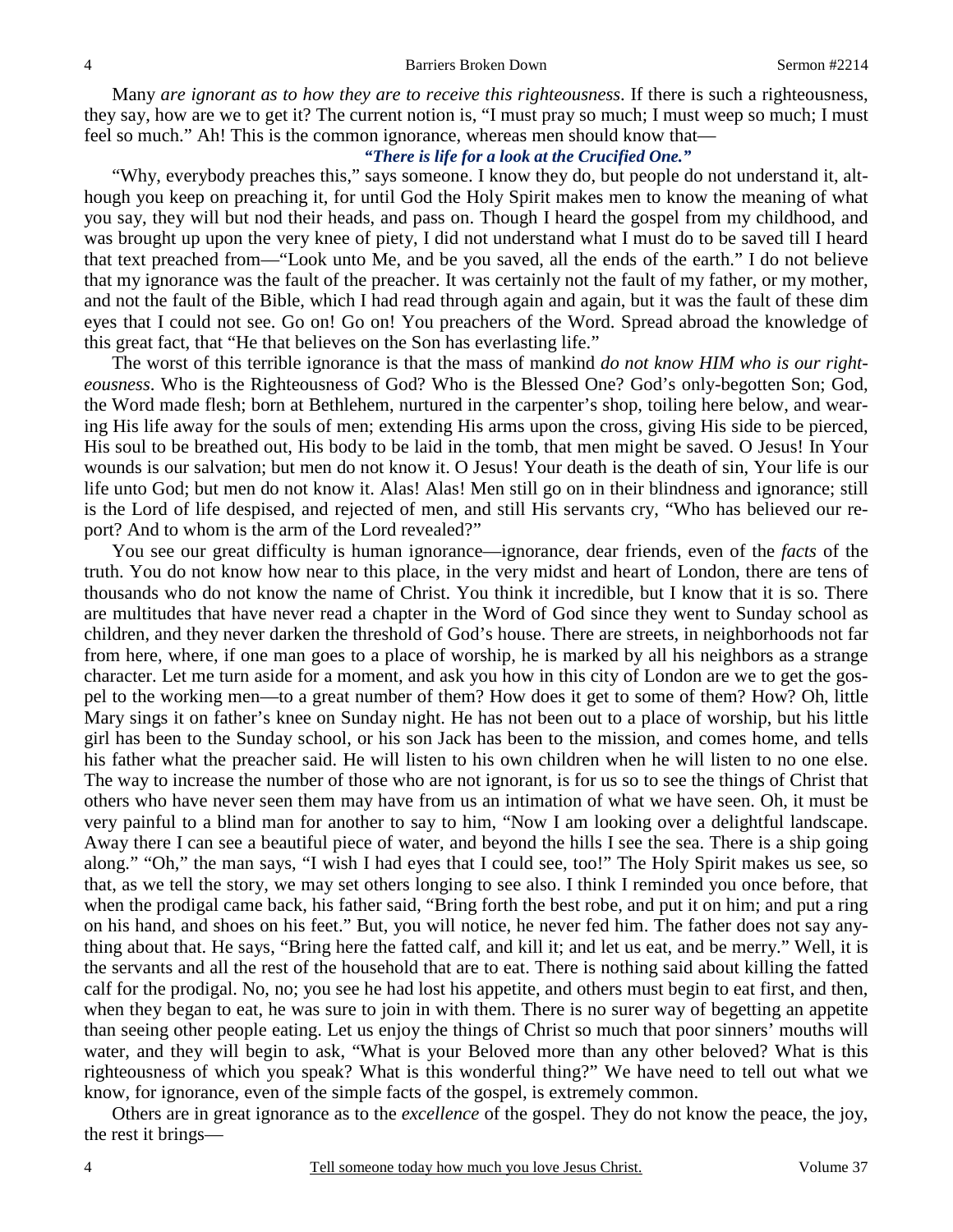#### Sermon #2214 **Barriers Broken Down** 5

### *"His worth if all the nations knew, Sure the whole world would love Him too."*

But they think that it is all mere talk; a something all very well for parsons, and for some few other people, to get a hold of; but nothing for the working man, nothing for the man of business, nothing for your noble gentleman who has his heaven at Newmarket, and his bliss at Epsom. Ah, dear friends! I would to God they knew the pearl of great price, the incomparable value of salvation by blood, for then would they reckon the highest glory of this present world as unworthy to be compared with the least delight of the kingdom of God.

 With many this ignorance is *willful*. Nobody is as blind as the man that does not want to see; nobody as deaf as the man that does not wish to hear. Many are like the hogs in harvest—very deaf when they are told to get out of the corn-field. And so, when sinners run riot in their sins, they are very deaf indeed when they are told to quit them, and fly to Christ for refuge. Some of you, perhaps, do not want to know too much. When you come to that part of the Bible that begins to touch your conscience, you say, "Shut that up." You will go on somewhere else. You do not want to know. Willful ignorance will bring terrible damnation. If there is salvation, and you do not want to know it, then you deserve to be cast away.

 There are some who are ignorant *despairingly,* and I do pity them, poor souls! They sigh and cry, "Oh, I cannot be saved, I am so guilty. My heart is so hard!" The devil tells men, first, that they can be saved any day they like, so they may put it off. Then, immediately afterwards, he says, "Salvation is not for such as you. You never had enough sense of sin. You never will have enough faith. God will never save you." Ah, my dear friend, I wish I could make you understand, that whoever comes to Christ He will in no wise cast out; for He Himself has said, "He that believes on Me has"—has now—"everlasting life." He shall never perish; neither shall any man pluck him out of Christ's hands. Some of us will give Christ great glory when we get to heaven. I think that some people will meet us at the gate, and say, "What! And have *you* got here?" I should not wonder if it was some elder brother. That elder brother was a good fellow. He was a real child, and he was always with his father, and all his father had, was his. Yet he was surprised to see the prodigal come home after wasting his father's living. Ah, but it is those that cost the Lord so much in whom His infinite grace will be displayed! They will glorify Him most. O you despairing ones, if you must faint, faint away on to the bosom of Christ! Swoon away into the arms of the almighty Savior, and then it will be well to have swooned, and you will find in Him your strength.

**II.** There is another thing that stands in our way that is worse than ignorance, and that is, SELF-WILL. Men, ignorant of God's righteousness, are said to be "going about to establish their own righteousness"; in other words, to set up the *poor idol* of their own righteousness. Man sees God's righteousness, and, instead of accepting it, he says, "I think I could match that. I will set up my own righteousness." There is a treasure of gold, and the man says, "No, I will not have that. I think that I could make a sovereign at home out of a bit of brass." Fool that he is! How shall he mimic God? If I were at heaven's wide-open gate, and a voice should say, "Enter freely," and I replied, "No, I think I prefer the Surrey Hills or a place down by the seaside," what a fool I would be! But, even then, not so great a fool as when, forsaking the righteousness of God, I want to set up my own. A human thing at best, how shall that match the divine righteousness? An imperfect thing at best, how shall I compare that with the perfect righteousness of Christ? A fading, fleeting thing, always apt to be damaged by the next moment's temptation, how can I be so foolish? A ridiculous thing, an ignominious thing, a filthy thing. Paul said that his righteousness, which was of the law, was "blameless," and yet he counted it dung; that he might win Christ—dung, the filthiest thing. Here, scavenger, take it away! Have any of you any righteousness of your own? I do not believe that even the dustman would take it. He would say, "No, the carts are not for carting away man's righteousness; we have no place bad enough to shoot it into." Shoot it into the bottomless pit; no, even there they have not any righteousness, for they know their true condition. Human righteousness is a great lie; it is filthy rags. Away with it from off the face of the earth!

 What do men try to do? In what *vain efforts* are they spending their time and strength? According to the text, they go about "to establish their own righteousness." I think you will better understand it, if I read it, "They go about to *set up* their own righteousness." You see it is a dead thing. "See here," they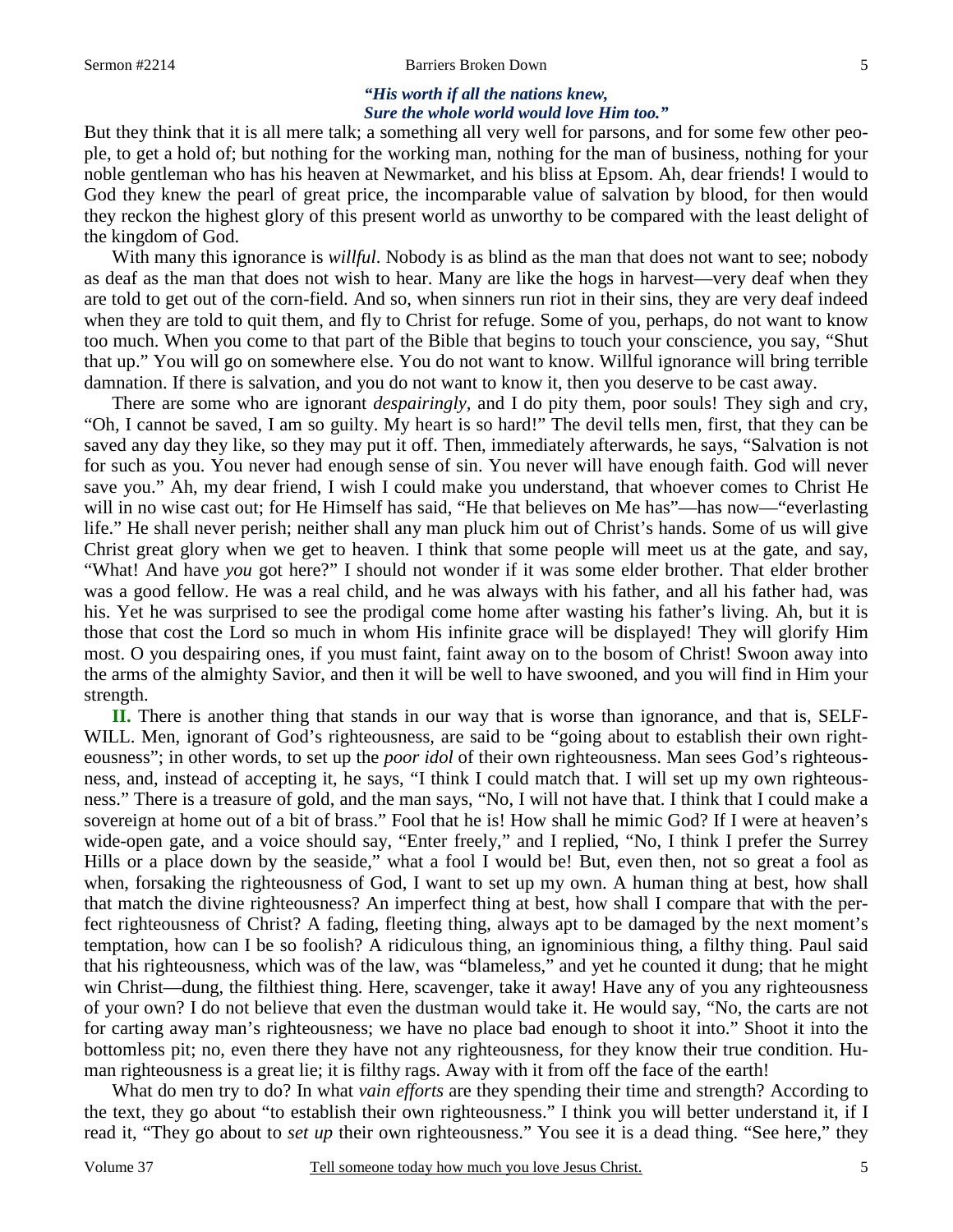say, "we will make it stand." If I had a corpse here—I am glad that I have not—well, I set it up, and it tumbles down. Nevertheless, I will put its legs out a little wider, and see whether it will stand. Down it goes! Now I will prop it up. Surely, I can make this dead thing stand. But no; it has a tendency to fall, and down it goes! Have I not seen a sinner try to set up the corpse of his own righteousness, and make it stand? At last he has been obliged to say what the fool said in the old classic, "It wants something inside"; and so it does, for until there is life within, it will not stand. Even so, our righteousness has no true vitality, no life within, and it will not stand.

 Or, to use another illustration; it is like a man trying to patch up an old house. You find such in country villages; a place which nobody has ever repaired for fifty years. I do not know if there is any landlord, but if there is, he would like to forget that he has such property. The main beam is nearly cracked through. The lath and plaster have gone long ago, and the birds go in and out the best parlor whenever they like, and the whole thing is tumbling down. A man buys it, and he says, "Now, you know, it is a pity to pull this house down; I think I will repair it." So he puts in a beam there, just under the roof, and he puts a strut here, and another timber there, and, by the time he has spent as much as would have built a house, he has got a very handsome ruin left, and nothing more. I think it was Charles the First who used to swear, "God mend me." Somebody said it would be an easier job to make a new one of him, and I believe it. When men say, "God mend me," they had better say, "God make me new." So, as to your righteousness; if you have a lot of it, and it is very good; if you have been christened, or baptized, if you like, and confirmed, and have always gone to your place of worship, and are so good that you wonder you can live in such a wicked world as this; if you have all that righteousness, the best thing to do with it is to get rid of it; for it will ruin your soul. But this is what men do—they try "to set up" their own righteousness.

 And then the text says that they "go about" to do this; "Going about to establish their own righteousness." That is to say, they set about it with great zeal. Some of you who know the Lord can recollect how you thought you would do it. Why, at first, when you started as a young man, you were never going to do any wrong. You were going to have a perfect righteousness of your own. You had an ugly temper, however, and it broke out indeed. "Well," you said, "I shall never do so again." You came down to breakfast, and you were as bad-tempered as ever; so you said, "Never mind, I will set it up now. I shall be a teetotaler. That will be a grand thing." So it was; but, somehow or other, down tumbled your righteousness again! Then you went to a place of worship. You said, "I will always be there." You began to think that you would grow into a saint; but you did not. Down tumbled your righteousness! Over it went; and you, all the while, tried zealously to set it up. "Going about" implies great earnestness; when a man says, "I am going about a thing," he means that he is going to take his coat off—going to work in his shirtsleeves. He is going to toil at it for many hours. I recollect how I set to work in my shirtsleeves to make a righteousness of my own, and I did very nicely indeed while it was dark. But when a little light from the cross broke in, I began to see the filthiness of it. And you, my friend, think yourself very beautiful when you cannot see yourself. But let the mirror be held before you, you would begin to see the spots of filth that defile the very best of your righteousness. Ah me! How foul the righteousness of men is, and yet they go about to set up their own righteousness.

 To "go about" to establish a righteousness means, in the next place, that men have varied ways of doing it. Shall I tell you what I frequently meet with? I have talked with a person, and said, "Can you trust in your own works?" "Oh, no, sir, I can never do that." "Well, can you come to Christ, and take the righteousness of God?" "Well, sir, no; I do not feel enough my own emptiness." Look! This man is going to bring his own emptiness to help him. He actually thinks that if he has not any righteousness, his own emptiness is good for something, and, if he can get to feel that, he will come and bring his feelings of emptiness to commend him to Christ. Did you ever hear of such a thing? You go to him, and you say, "My dear man, salvation is not on account of your feelings." Each time you drive him out of his refuge of lies, he hastens back to the old ground again—something of himself. Suppose there is a ship out at sea, and the people on board feel that they are safe. One of them says, "I know that we shall not drift far out of our course." "Why?" "Because we have such a big anchor on board." You say, "Ah! He is a cockney. He must be a fool who believes in an anchor on board." Why, it is no good to anybody! It is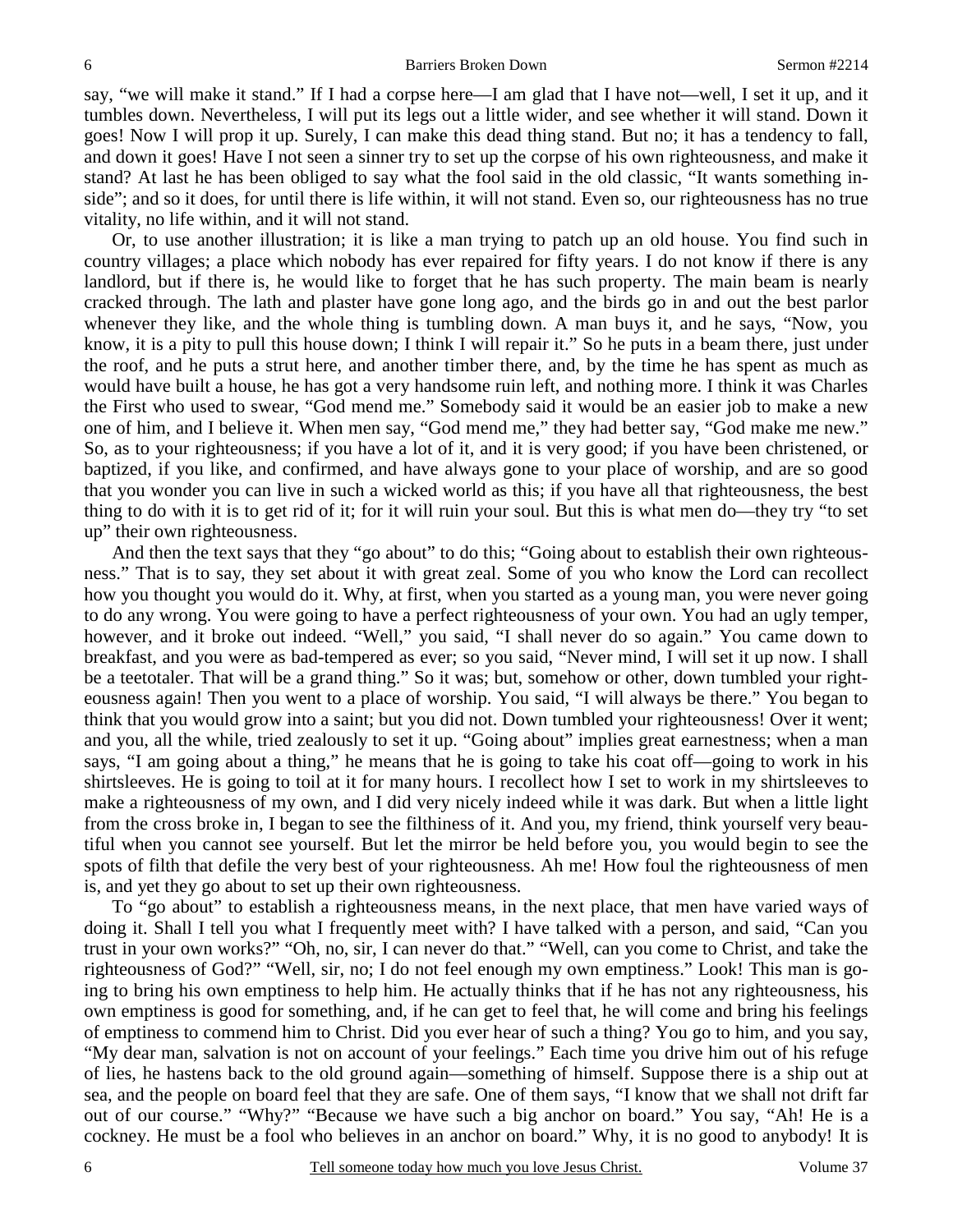#### Sermon #2214 Barriers Broken Down 7

when you "let go" the anchor, and lose sight of it, and the anchor gets an unseen grip down below, that it is good for something; but while the anchor is on board, it is only so much dead weight for the ship. You want to have your anchor on board, do you not? You do not like it to "enter into that which is within the veil"; that is too mysterious. You want to feel something, to have something of your own. O pride! O self-will! God will have salvation to be all of grace, and man will have it of debt. God gives the promise of His grace, and man puts his penny down to pay for it. Men's pennies and God's promises do not very well go together to buy heaven. He says, like a king, "You may have it for nothing," and we say, "Lord, we think we could make up a little something to buy it." Well, then, you will never have it. His terms are free, rich, sovereign grace; a sinner, with nothing, receiving everything from God. He may have it. He may have it now. None can say no to him. But he stands chaffering, trying to pay his penny, as if God kept a shop. Has God come down to stand in your market, and cry to you, "Here, bring your gold and your silver to purchase My favor"? You know not who He is, for all things are His. If He were hungry, He would not tell you, for the cattle on a thousand hills belong to Him. Will you have salvation freely? If so, take it freely. But if you will buy it, you and God can never agree.

Let me just close this point about human will, by saying that the efforts of men for their own salvation are *deadly efforts*. God will save them one way, and they want to be saved another. God says, "There is medicine. Take it; drink it." Man says, "No, I will grow my own drugs in my own garden, and I will compound my own medicine," and he goes and takes his own dose. And can he ever get well in such a way as that? God says, "I will forgive." Man says, "I will try and deserve to be forgiven," as if that could be possible. I have heard that the Romanists say that venial sins are a kind of sins that deserve to be forgiven. What sort of sin must that be? Yet some men seem to think that, somehow or other, they can deserve to be forgiven. That would not be forgiveness at all. Come, come, you vilest of the vile, you lost and utterly undone! Come, come, you that have no righteousness, or the ghost of a shade of a shadow of a pretense of any! Come as you are. There is everything you need in Christ. Come and have Him, and you shall not be refused; but reject His terms, and salvation can never be yours.

**III.** Now, very briefly, I want to speak upon the third difficulty, which is a gross evil, namely, FLAT REBELLION.

 Observe my text, dear friend, if you forget everything else. I say, remember what the Lord says, "They have not submitted themselves unto the righteousness of God." This is a *strange word*. "Have not submitted themselves." Do you not wonder that such a word is used? Here is a criminal who will not submit to be pardoned. Here is a sick man who will not submit to be made well. Here is a man with a broken leg who will not submit to have it healed. Here is a poor beggar in the street who will not submit to be made into a gentleman. Why, the word seems quite out of place, does it not? It shows you the monstrous absurdity of self-righteousness, that men will not submit themselves to that which is the greatest blessing that heaven itself can bestow. It is a matter of submission.

 While it is a strange word, it is a very *searching word*. Is it so, that, the reason why I am not saved is that I will not submit? Do I stick out? Have I an iron sinew in my neck? Am I such a self-willed fool that I will not submit before my Maker—will not yield even to have salvation for nothing? Am I so proud that I scorn to be a pauper before God? That is just it. That is the reason why many have not peace. If they were bankrupts, if they were cleaned right out, they would have perfect rest of soul, but still they stand out, and, in their self-righteousness, fight against God.

 It is a very *true word*. I am sure that there is many a sinner who has not anything to be proud of, and yet he is as proud as Lucifer. Why, there are harlots that are proud of their own righteousness. There are drunks proud of their own righteousness. I do not know where they get it from, but proud of it they are. I have heard say that a dustman can be as proud as my Lord Mayor. And so the vilest sinner can be proud of his own righteousness. "Why," you say, "he has nothing to be proud of!" No more have you; I mean you good, moral persons, you who never do anything wrong, as you think. You have not any more righteousness than he has, if it comes really to be measured up, and tested by the Word of God. Still, it is so; the worse the man, the harder he is to bow before the righteousness of God.

 It is a very *suggestive word*. "They have not submitted themselves unto the righteousness of God." They will not own that God is King. They quarrel with His sovereignty. How can the rebel be forgiven